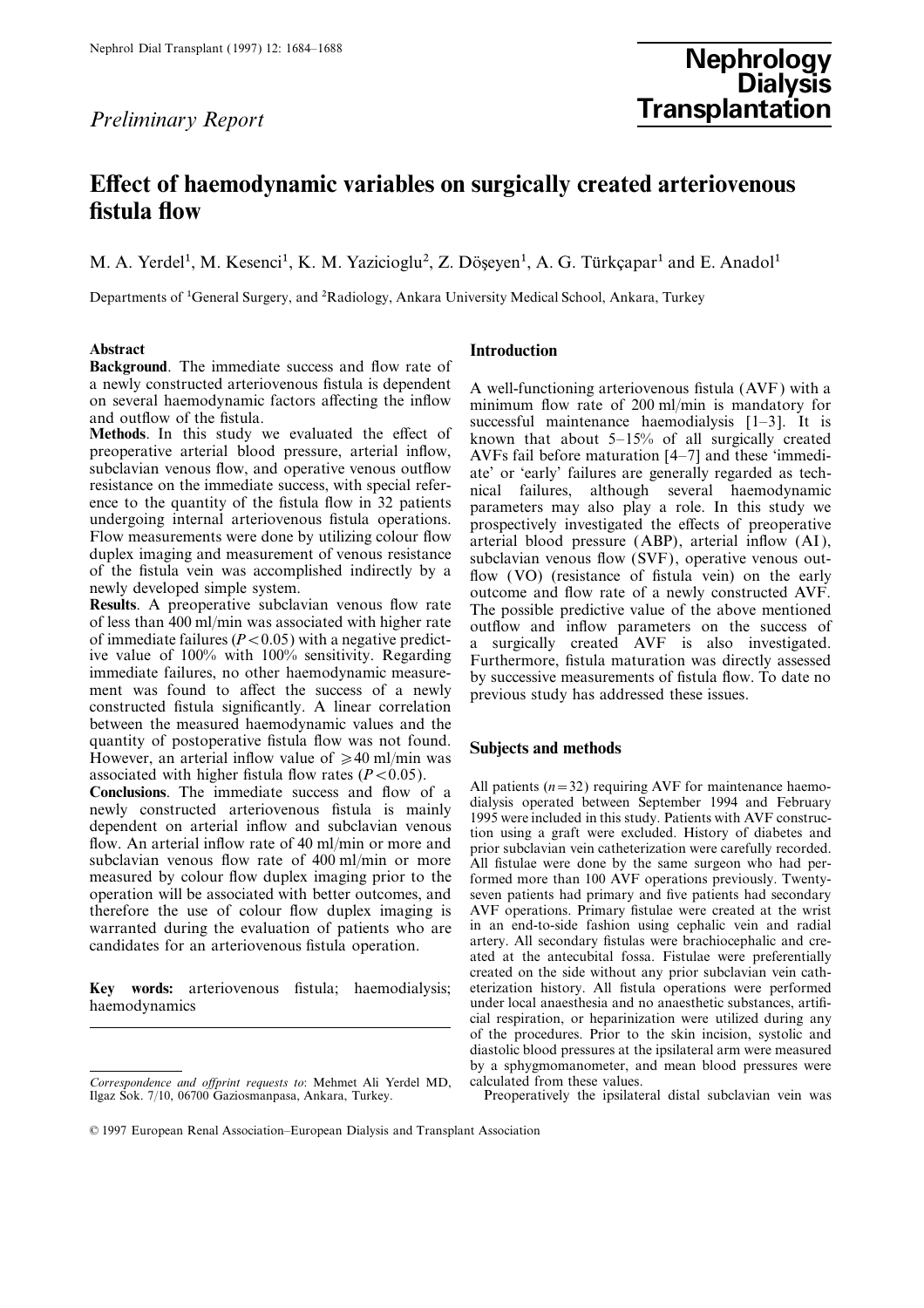evaluated infraclavicularly by utilizing colour flow duplex for 50 cc saline to completely flush out through this system imaging (CFDI) (Model SSA 27A; Toshiba, 7.5 MHz probe) when opened to atmospheric pressure was 21 s. For the for the presence of thrombosis, as reported elsewhere  $[8]$ , evaluation of differences of venous outflow resistance in each and the subclavian venous flow rate was measured from the patient; after the system was filled with a constant volume flow curves obtained during unforceful inspiration without  $(50 \text{ cc})$  of saline, the tip of the cathete flow curves obtained during unforceful inspiration without any special respiratory manoeuvres. Arterial inflow of the into the vein which would be used for the AVF construction artery that would be used in AVF construction was measured and was lightly ligated by plain catgut. The system was then preoperatively by CFDI. All duplex flow measurements were opened and the time required for the flow of 50 cc saline performed from standard locations by a single, experienced through the vein was measured. Three measuremen performed from standard locations by a single, experienced radiologist on three occasions and the average value of these made for each patient and the mean of the second and third three measurements was recorded. In order to evaluate the measurements was recorded. During the measurements resistance of the venous run-off bed of the ipsilateral arm, special care was taken to avoid compression of the patient's we developed a simple system as depicted in Figure 1. The arm. The first measurement was intentionally omitted because same system (interconnected syringes and tubings) was used it might be flawed due to possible venous spasm. Higher in all patients after being gas sterilized. The time required values in seconds represented increased resistance of venous



Fig. 1. Schematic presentation of the system developed for the among this immediate failure group.<br>indirect measurement of the venous outflow resistance of the fistula Graphical documentation of the measured preoper-

outflow tract, since the volume of the flushed saline and the hydrostatic pressure of the system was constant during each measurement.

After the AVF was created, fistula flow through the venous side of the fistula was measured by CFDI at the first and the seventh postoperative days. All fistula flow measurements were carried out from the same location which was 1 cm proximal to the created fistula opening, without any compression. Fistula flow rate for each patient was measured repetitively three times, the mean value was recorded, and no intraindividual significant differences were found. Immediate failure was defined as no detectable clinical sign of (i.e. thrill by palpation or auscultation) fistula function at 24 h and no detectable flow at day 1 duplex examination. The patients were followed up to 2–6 months after the construction of the fistulae.

Fisher's exact test, correlation matrix, and multiple regression analysis were used for the evaluation of the probability of possible correlation between the haemodynamic parameters studied (ABP, AI, SVF, VO) and postoperative day 1 AVF flow rate. Fistula maturation in time was evaluated by Wilcoxon test. All statistical analyses were done utilizing SPSS PC+(Statistical Package for the Social Services Personal Computer Enhanced Edition).  $P$  values < 0.05 were regarded as statistically significant.

## Results

Twenty-two male and 10 female patients, ages ranging between 15 and 82 years were examined. Four had a history of diabetes and one had prior subclavian vein catheterization history on the ipsilateral side with the fistula. The patients with brachiocephalic fistula  $(n=$ 5) had undergone previous radiocephalic AVF constructions, which had eventually failed.

Measurements of preoperative ABP, AI, SVF, operative VO, and postoperative fistula flow (FF) at 1st and 7th days are summarized in Table 1.

Regarding the immediate failures, although the number of patients  $(n=4)$  are not enough for statistical comparison, preoperative AI and operative VO values were lower than the average value of the whole series in three of four patients. Furthermore, in all immediate failure cases, SVF values were lower than the average value of the whole series. The only patient with ipsilateral subclavian vein catheterization history was also

vein just prior to the measurement. ative mean ABP, SVF, AI, and operative VO values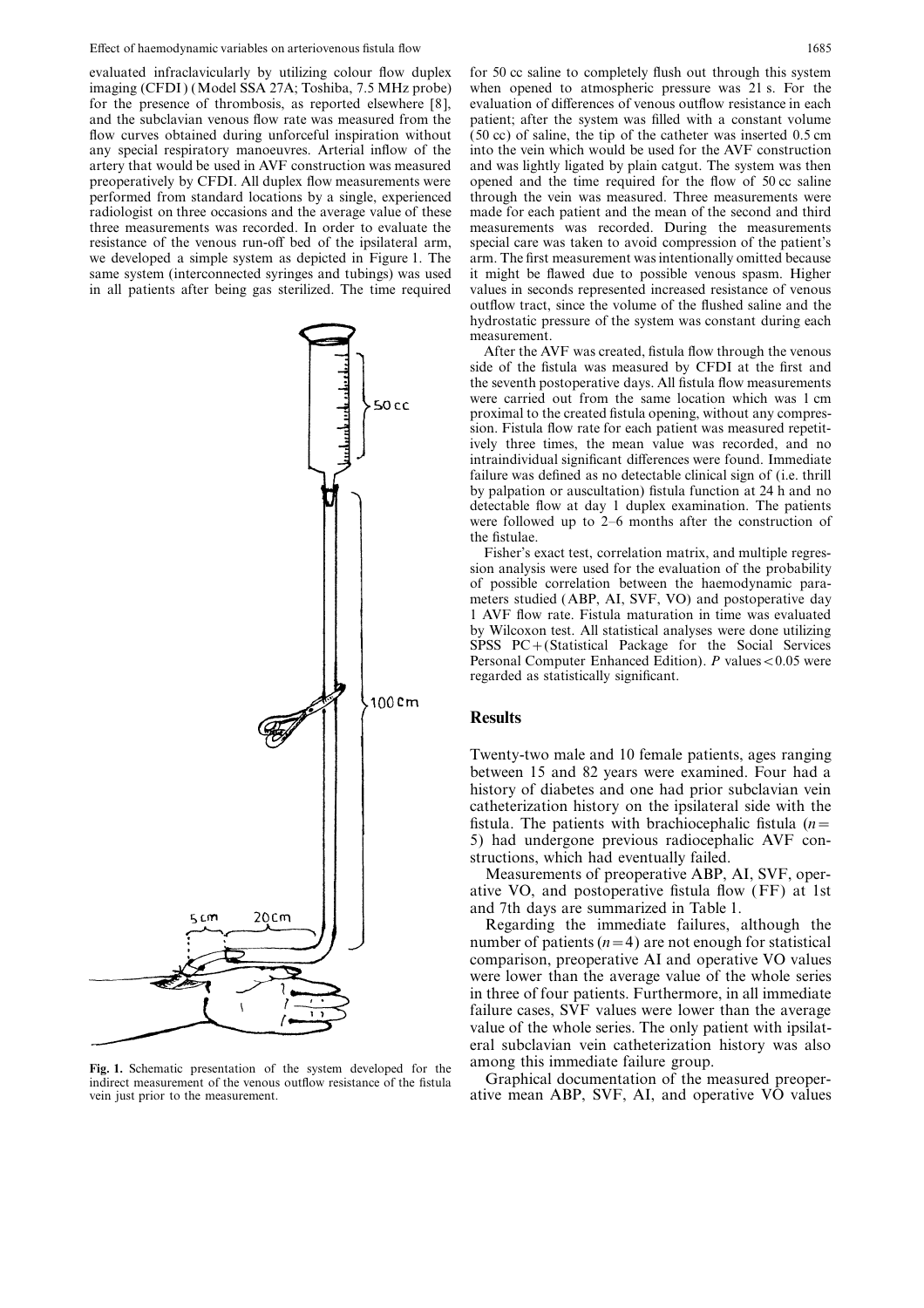| Patient no             | Preoperative          |                             |                             | Operative                                                 | Postoperative<br>fistula flow |                         |
|------------------------|-----------------------|-----------------------------|-----------------------------|-----------------------------------------------------------|-------------------------------|-------------------------|
|                        | <b>MABP</b><br>(mmHg) | Ipsilateral SVF<br>(ml/min) | Arterial inflow<br>(ml/min) | Venous outflow per<br>constant volume and<br>pressure (s) | First day<br>(ml/min)         | Seventh day<br>(ml/min) |
| 1                      | 96.6                  | 300                         | 10                          | 40                                                        | 710                           | 810                     |
| $\overline{2}$         | 110                   | 190                         | 10                          | 88                                                        | 300                           | 320                     |
| 3                      | 90                    | 190                         | 10                          | 40                                                        | 360                           | 500                     |
| 4                      | 96.6                  | 640                         | 10                          | 30                                                        | 1000                          | 1150                    |
| 5                      | 93.3                  | 340                         | 10                          | 66                                                        | 350                           | 600                     |
| 6                      | 70                    | 230                         | 20                          | 45                                                        | 190                           | 200                     |
| 7                      | 93.3                  | 450                         | 20                          | 75                                                        | 380                           | 410                     |
| 8                      | 100                   | 600                         | 20                          | 38                                                        | 350                           | 450                     |
| 9                      | 110                   | 700                         | 20                          | 140                                                       | 500                           | 1100                    |
| 10                     | 73.3                  | 160                         | 20                          | 100                                                       | 580                           | 1060                    |
| 11                     | 96.6                  | 60                          | 20                          | 60                                                        | 950                           | 1040                    |
| 12                     | 106.6                 | 600                         | 20                          | 65                                                        | 90                            | 140                     |
| 13                     | 106.6                 | 450                         | 20                          | 35                                                        | 440                           | 470                     |
| 14                     | 93.3                  | 400                         | 20                          | 55                                                        | 420                           | 730                     |
| 15 <sup>b</sup>        | 106.6                 | 350                         | 20                          | 55                                                        | 0                             | $\bf{0}$                |
| 16                     | 120                   | 560                         | 20                          | 56                                                        | 1030                          | 1350                    |
| 17                     | 86.6                  | 230                         | 20                          | 30                                                        | $\bf{0}$                      | $\bf{0}$                |
| 18                     | 86.6                  | 300                         | 20                          | 71                                                        | $\bf{0}$                      | $\bf{0}$                |
| 19                     | 110                   | 360                         | 30                          | 63                                                        | 230                           | 250                     |
| 20                     | 86.6                  | 400                         | 30                          | 43                                                        | 350                           | 650                     |
| 21                     | 110                   | 600                         | 30                          | 33                                                        | 740                           | 880                     |
| 22 <sup>b</sup>        | 103.3                 | 440                         | 30                          | 70                                                        | 280                           | 610                     |
| 23                     | 100                   | 260                         | 30                          | 25                                                        | 230                           | 460                     |
| 24                     | 113.3                 | 290                         | 40                          | 52                                                        | 900                           | 2140                    |
| 25                     | 120                   | 400                         | 40                          | 40                                                        | 860                           | 1280                    |
| 26                     | 96.6                  | 490                         | 40                          | 65                                                        | 810                           | 990                     |
| 27 <sup>b</sup>        | 123.3                 | 480                         | 50                          | 56                                                        | 370                           | 2600                    |
| 28                     | 106.6                 | 400                         | 50                          | 45                                                        | 380                           | 590                     |
| 29                     | 90                    | 440                         | 60                          | 75                                                        | 850                           | 1540                    |
| 30 <sup>a</sup>        | 133.3                 | 170                         | 60                          | 50                                                        | $\bf{0}$                      | $\bf{0}$                |
| 31                     | 96.6                  | 230                         | 70                          | 58                                                        | 800                           | 840                     |
| 32 <sup>b</sup>        | 96.6                  | 850                         | 80                          | 77                                                        | 650                           | 900                     |
| Average<br>values      | 101.0                 | 393                         | 30                          | 58                                                        | 472                           | 861                     |
| Standard<br>deviations | 13.6                  | 178                         | 18                          | 23                                                        | 315                           | 565                     |
| Ranges                 | $70 - 133.3$          | $60 - 850$                  | $10 - 80$                   | $25 - 140$                                                | $0 - 1030$                    | $140 - 2600$            |

aSubclavian vein catheterization history at the ipsilateral arm; bhistory of diabetes mellitus; MABP, mean arterial blood pressure; SVF, subclavian vein flow; bold figures, immediate failures.

AI values  $\lt$  40 ml/min; the fistula flow was higher than patients with SVF values  $\lt$  400 ml/min (27%). No (9 patients) the fistula flow was higher than 600 ml/min itive predictive value, and negative predictive value of in Figures 2a and 2d regarding preoperative mean<br>the critical preoperative AI rate (40 ml/min) in deter-<br>ABP and operative VO versus FF revealed no correlamining a postoperative fistula flow rate of 600 ml/min tion at all. Temporal increase in the fistula flow rate was calculated as 54, 85, 66, and 78% respectively. It from postoperative day 1 to postoperative day 7 was occurred in 23 patients with preoperative AI  $(P<0.01)$ . values  $\lt$  40 ml/min. Only one fistula among nine The effect of preoperative mean ABP, AI, operative

against FF are presented in Figures 2a–d. As can be insignificant by Fisher's exact test  $(P=0.44)$ . Figure 2b seen in Figure 2c, among 23 patients with preoperative shows that all four immediate failures occurred in 15 shows that all four immediate failures occurred in 15 600 ml/min in five patients (21%). On the other hand, immediate failures occurred in the rest of the group in in patients with preoperative AI values  $\geq 40$  ml/min which SVF values were  $\geq 400$  ml/min (0%), and this (9 patients) the fistula flow was higher than 600 ml/min difference was also statistically significant by Fishe in six patients (66.6%). This increased fistula flow rate exact test ( $P < 0.05$ ). Application of this criterion in patients with preoperative AI values  $\geq 40$  ml/min yielded a sensitivity of 100%, specificity of 61%, po in patients with preoperative AI values  $\geq 40$  ml/min yielded a sensitivity of 100%, specificity of 61%, positive was also found to be statistically significant by Fisher's predictive value of 26% and negative predictiv predictive value of 26% and negative predictive value exact test ( $P=0.0219$ ). The sensitivity, specificity, pos- of 100% for the immediate failure of the fistulae. Data ABP and operative VO versus FF revealed no correlais also noteworthy that three of four immediate failures found to be statistically significant by Wilcoxon test

patients with preoperative AI rate  $\geq 40$  ml/min failed. VO and SVF values on the quantity of FF was However, this difference was found to be statistically evaluated with correlation matrix and multiple regres-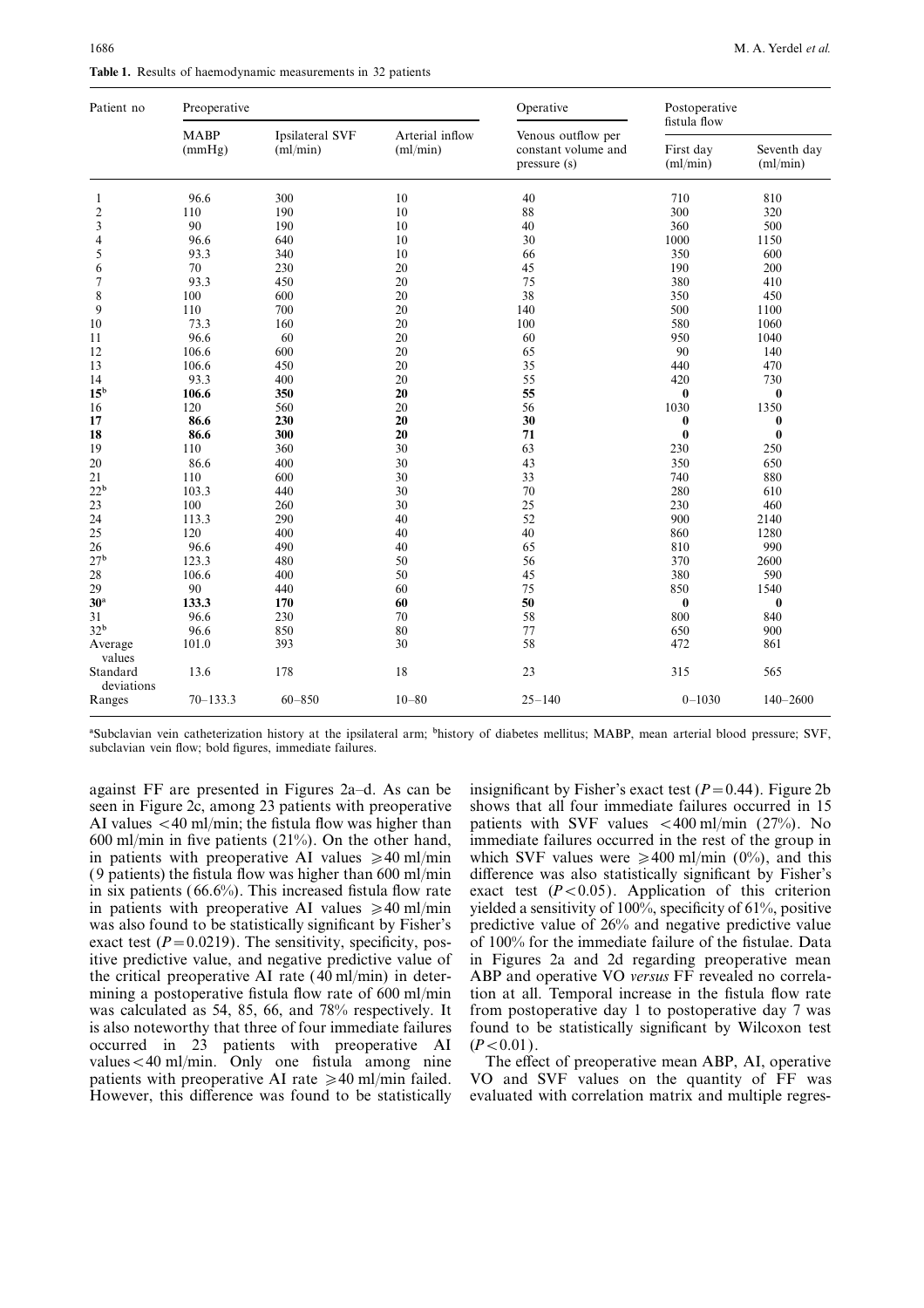

a : Preoperative arterial blood pressure versus fistula flow

b : Preoperative subclavian vein flow versus fistula flow c : Preoperative arterial inflow versus fistula flow

d : Operative venous outflow versus fistula flow

r : Correlation coefficent

frequent problems associated with AVFs [4,7,9]. subclavian vein cannot visualize the proximal portion<br>Causative factors for poor outcome remain speculative of the vein, this patient might had a proximally throm-<br>and clarif

in theory; the success of a newly constructed AVF any improvement in the fistula flow rate is always must depend on several haemodynamic variables under the influence of factors affecting the outflow as affecting the inflow and the outflow of the AVF. well, and therefore a linear relationship between one

Hypothetically, higher radial arterial blood pressure, better arterial inflow, a patent subclavian vein with higher flow rates and decreased venous resistance at the fistula arm should be associated with better patency and flow rates after the AVF reconstruction.

Nevertheless, there is a lack of information providing evidence regarding the effect of above-mentioned haemodynamic parameters on postoperative fistula flow rates and early failure. Previous retrospective studies have pointed out that the presence of diabetes, hypotension, reduced size of fistula vein calibre, thrombosis of the subclavian vein and history of subclavian vein catheterization may interfere with the outcome of a newly constructed AVF [1,10–13].

The data regarding the immediate failures is not enough for direct statistical comparison with the rest of the series, since only a small portion of AVF constructions (4/32) were among this group, but it is noteworthy that preoperative AI and operative VO values of 75% of immediate failures were lower than the average of the whole series, and all immediate failures had lower SVF values than the series' average value. Furthermore, careful examination of our data revealed two critical preoperative haemodynamic values concerning immediate failures, which could be statistically tested. Among these, a preoperative AI rate of less than 40 ml/min seemed to be associated with higher rate of immediate failure but this finding was not statistically significant  $(P>0.05)$ . On the other hand, the other critical value of preoperative SVF rate Fig. 2. (a) Graphical documentation of preoperative arterial blood<br>pressure, (b) subclavian vein flow, (c) arterial inflow and operative<br>venous outflow (d) values versus postoperative fistula flow rate.<br>cocurred in patien flow rate of equal to or more than 400 ml/min and this sion analysis and none of the aforementioned haemo-<br>dynamic parameters was found to affect postoperative<br>fistula flow rate significantly  $(P < 0.05)$ . In other words,<br>no linear correlation was found between the measured<br>hae vein catheterization history in our series had a very low SVF value (170 ml/min) and this patient was Discussion among the group of immediate failures, although among the group of immediate failures, although CFDI failed to visualize the presence of distal subcla-<br>Early failure and inadequate flow rates are the most<br>frequent problems associated with AVFs [4,7,9]. subclavian vein cannot visualize the proximal portion

direct the operation to be performed under more to document any linear relationship. This is not surpris-<br>suitable conditions or at better anatomical locations, ing, however, and points out that (i.e. considering the suitable conditions or at better anatomical locations, ing, however, and points out that (i.e. considering the since most patients require a well-functioning AVF in preoperative AI values); the higher the patients' arteria since most patients require a well-functioning AVF in preoperative AI values); the higher the patients' arterial a short time. inflow rate, one can not anticipate a proportionally In competent hands of a vascular surgeon, at least equal increase in the fistula flow rate. This is because